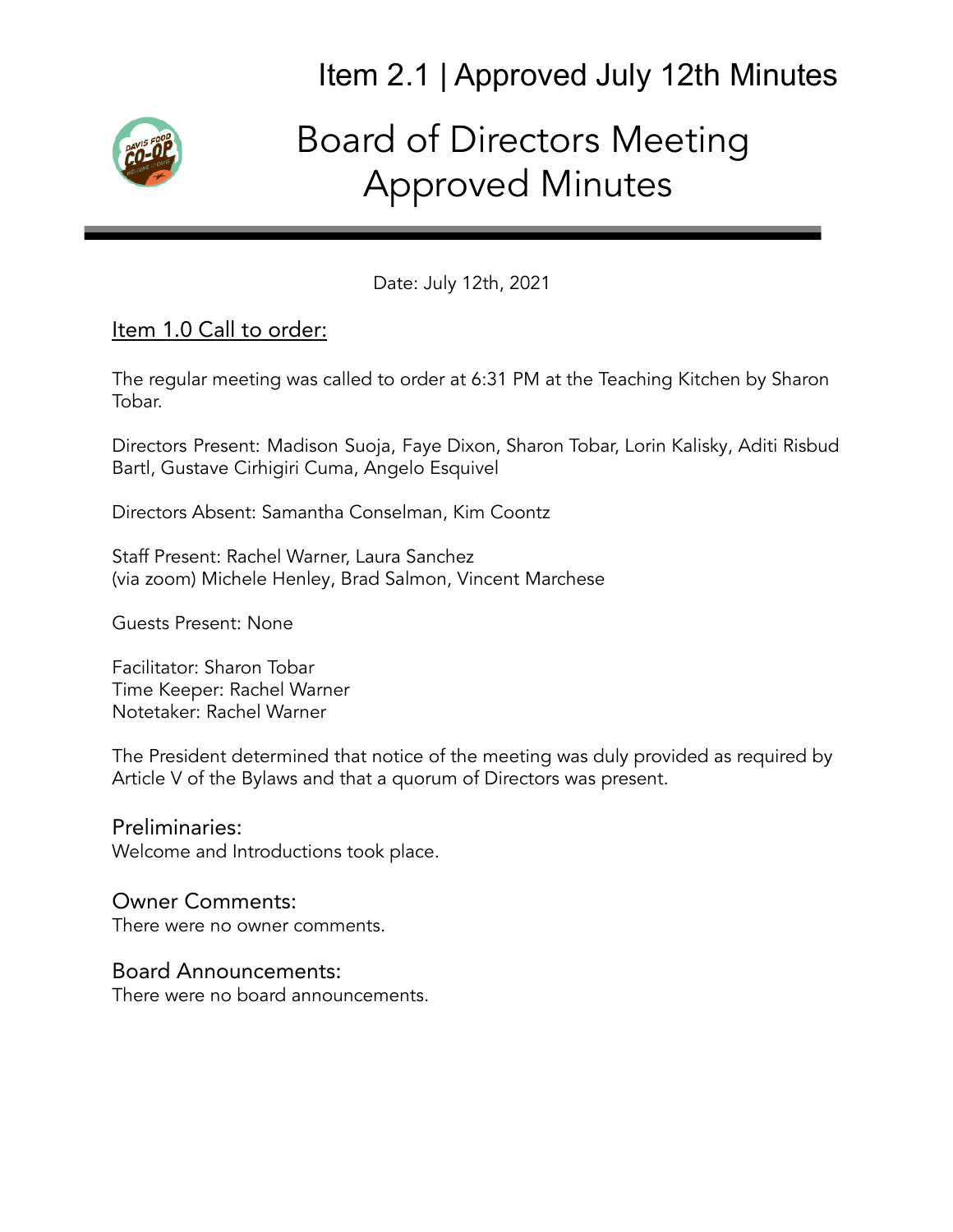#### Agenda Review:

Madison moved to approve the agenda, Faye seconded the motion. All were in favor, and the motion passed unanimously.

# Leadership Transition Task Force Report

Nominations were solicited for officer roles through a survey calling for self-nominations or nominations for others. 4 individuals were nominated for the 4 roles:

Sharon - President Faye - Vice President Secretary - Samantha Treasurer - Kim

Lorin moved to accept the nominations as reported, Madison seconded. All were in favor and the motion passed.

## Item 2.0 Consent Calendar

Madison made a motion to approve the consent calendar, Aditi seconded. All were in favor and the motion passed

## Item 3.1 - President's Report

## Item 3.2 - GM Operations Update and Report

Laura went over her Operations Update for May-June. She discussed ongoing projects, such as the reserve study to gather data on assets and long-term financial planning. The draft recently came in so the Admin team and Laura will be looking into it and will eventually bring items up to the finance committee for discussion.

As restrictions begin to be lifted, we will continue making changes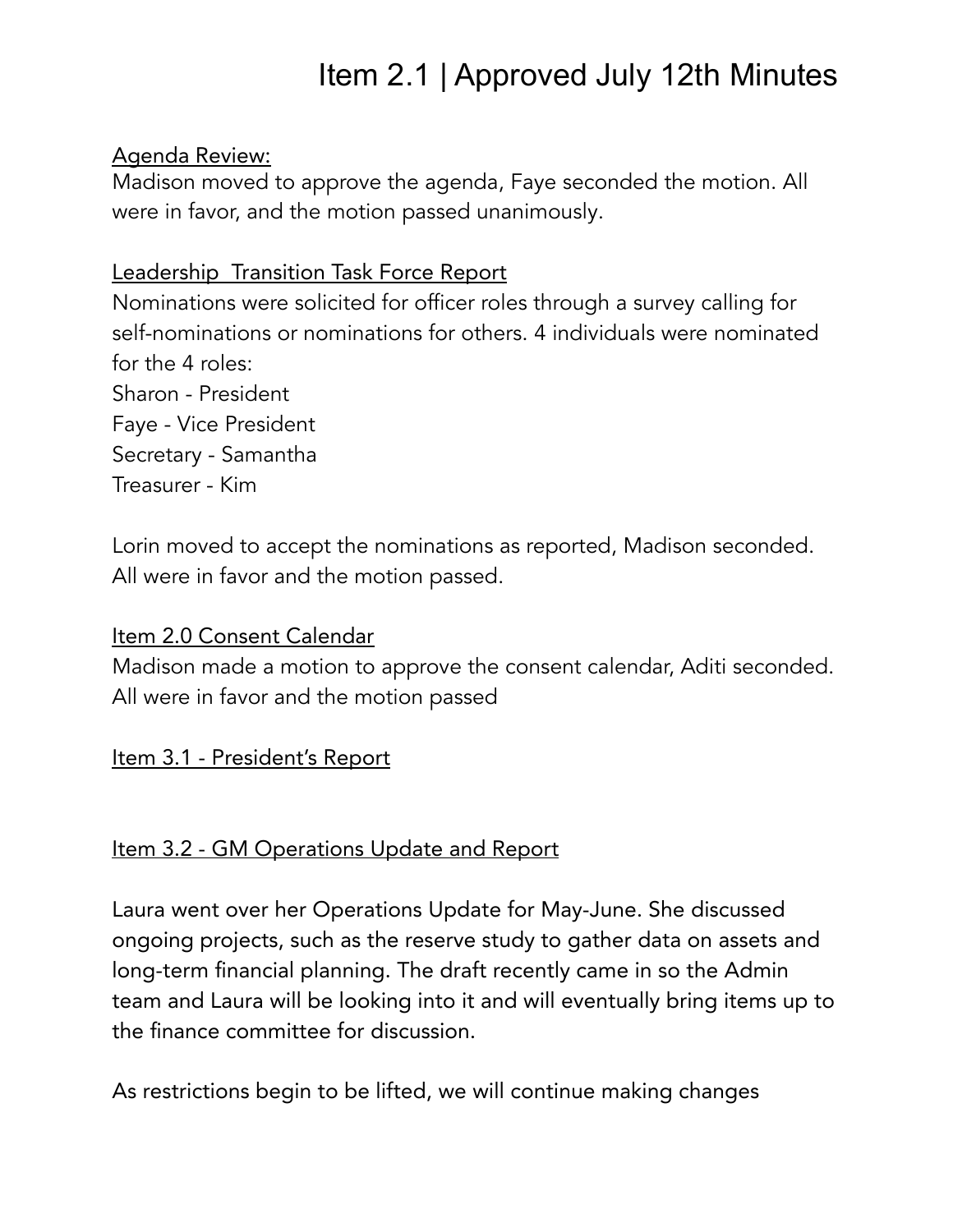throughout the store to transition back to pre-COVID operations and are utilizing the chance to make some updates.

We have hired a few new key staff members, including a Beer & Wine specialist and a Meat Manager.

## 4.0 - Decisions - New Business

## 4.1 - PPP Loan Update

Laura updated the Board on the current state of our PPP loan forgiveness application process. The application has not been filled yet because we have been advised to apply for the Employee Retention Credit first.

## 4.2 - Escheatment Update

Laura gave an update to the Board on the Escheatment process that was started earlier this year. We have already notified owners of their shares that are eligible for escheatment. However, the process has been paused as we work out whether those shares will be considered taxable income.

## 4.3 - Green Calendar

The green calendar was reviewed by the Board, with attention paid to the meeting dates and committee goals for the next board year. The board committees and task forces will outline this calendar with their work plans after having their first meetings.

## 4.4 - Committee Membership

Committee membership was decided based on a survey of each board member's interests and discussion of the upcoming committee work.

Sharon moved to dissolve the Elections committee and Owner engagement committees. Madison seconded the motion. All were in favor and the motion passed unanimously.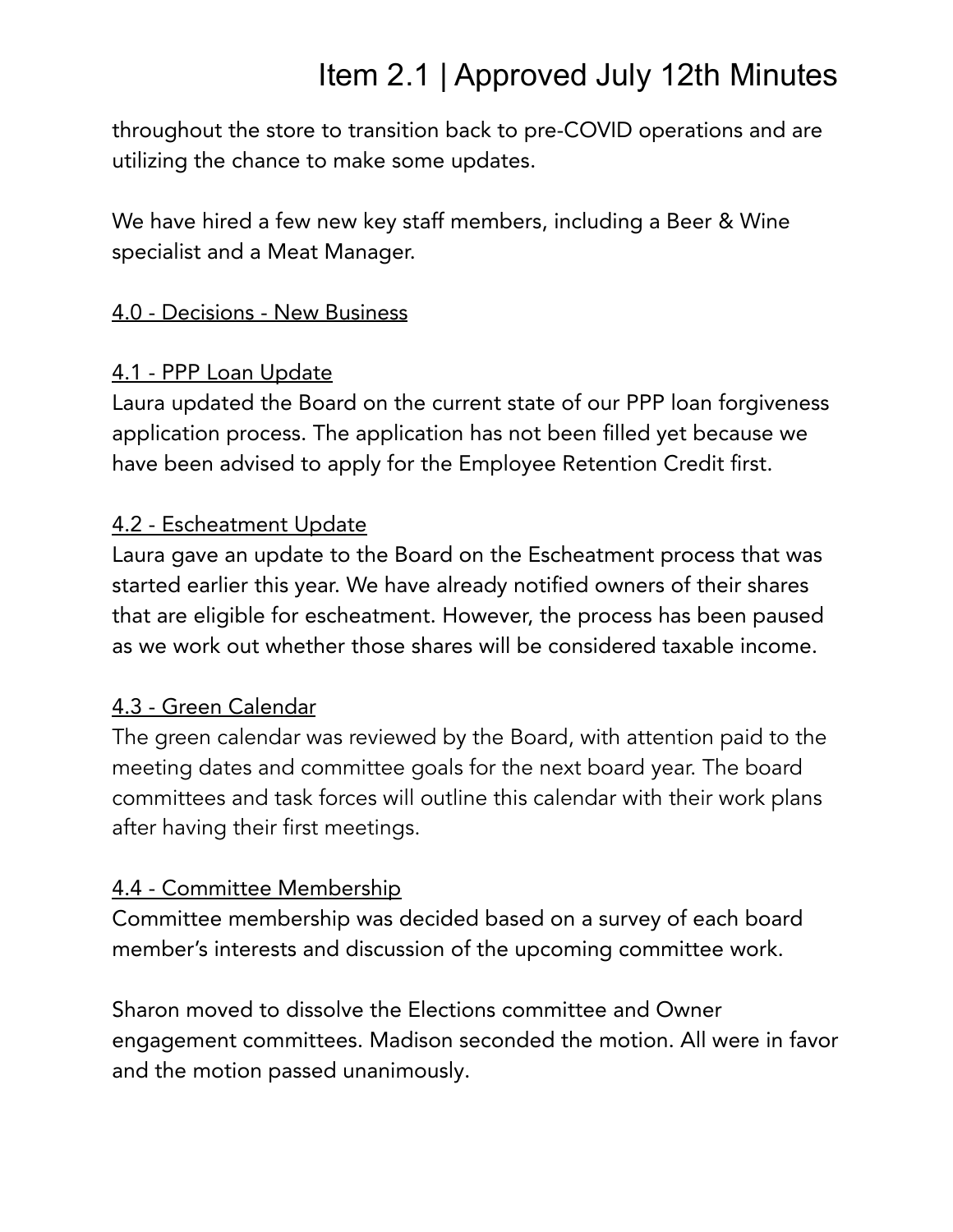Sharon motioned to change the name of the Board Development committee to the "Board Development and Recruitment Committee". Faye seconded the motion. All were in favor and the motion passed.

Madison moved that the 2021-2022 Committee Membership is as follows: Executive: Sharon, Faye, Kim, and Samantha Board Development & Recruitment: Madison, Aditi, and Gustav Governance: Madison, Samantha Strategic Planning: Angelo, Aditi Finance: Kim, Madison, Samantha, Faye, Sharon, and Gustave DEI Task Force: Faye, Lorin, and Aditi Facilities Task Force: Faye, Sharon, Lorin

## With:

Madison chairing Board Development and Recruitment Samantha chairing Governance Angelo chairing Strategic Planning Kim chairining Finance Aditi chairing the DEI task force Lorin chairing the Facilities task force

Aditi seconded the motion. All were in favor, and the motion passed unanimously.

## 4.5 - Board Meeting Dates

Sharon moved to approve the Board meeting dates for 2021-2022, with the exception of the Board retreat in March. Madison seconded the motion. All were in favor, and the motion passed unanimously.

## 4.6 - Survey Review C & D

The board reviewed the survey results for policies C & D, finding everyone agreed that we were following the policy and it is what we want.